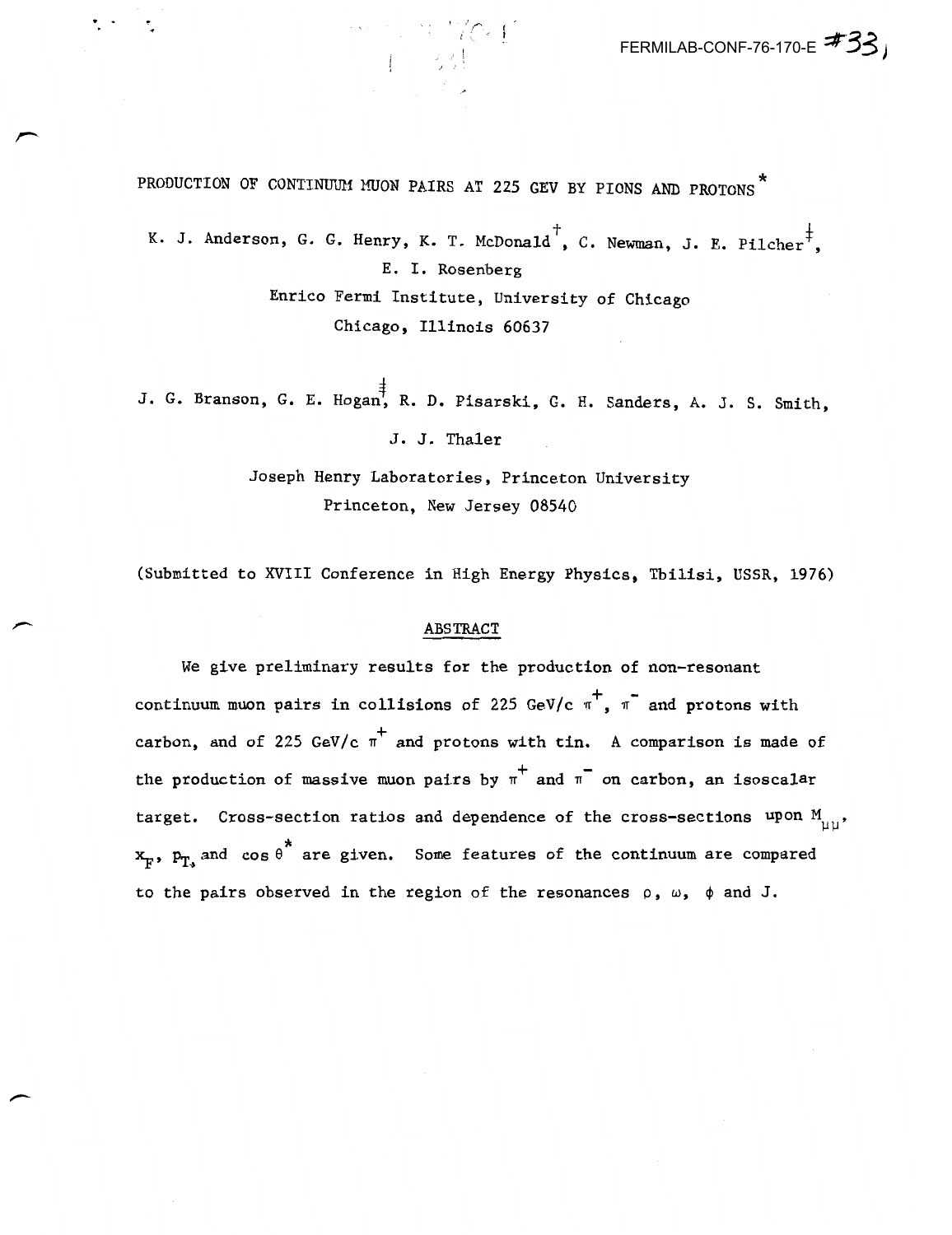As part of our study of muon pairs produced by hadrons on nuclear targets, we present preliminary results for non-resonant or continuum dimuons. Additional contributions to this Conference<sup>1</sup>,<sup>2</sup>,<sup>3</sup>,<sup>4</sup> discuss other aspects of the experiment, including a description of the detector<sup>3</sup> and the data analysis.

The data presented here represent an exposure of Carbon and Tin targets to  $\pi^+$ ,  $\pi^-$  and protons.

Figures 1a and 1b show the mass spectra for all combinations of partic1e type and target measured. The spectra are similar in shape, display the known resonances and show a statistically useful sample below the J, and a smaller mumber of high mass continuum events above the J.

Many models<sup>5</sup>,<sup>6</sup>,<sup>7</sup> predict the formation of muon pairs by the annihilation of quarks and antiquarks in the target and projectile. For all previous experiments, where neutron or proton beams were used, all the antiquarks are provided by the sea, leading to rather model-dependent predictions for the features of the resulting spectrum. This is the first experiment to use  $\pi^+$  and  $\pi^-$  beams on an isoscalar target, a particularly attractive experimental situation, in that valence antiquarks are present in the beam. Annihilations of fractionally charged valence quarks in the target with the antiquark in the projectile should then show a charge asymmetry

$$
\frac{\sigma(\pi^+C)}{\sigma(\pi^-C)} = 1/4,
$$

independent of details of the model. Unfortunately this large asymmetry is diluted by the presence of the isospin-symmetric quark-pairs in the sea. Using recent measurements of structure functions, Altarelli, Brandt, and Cabibbo<sup>0</sup>, and Farrar<sup>'</sup> have estimated the effect of the sea, finding the charge ratio to be close to 1 at low pair masses, and then to decrease slowly to the

 $\ddot{\cdot}$  .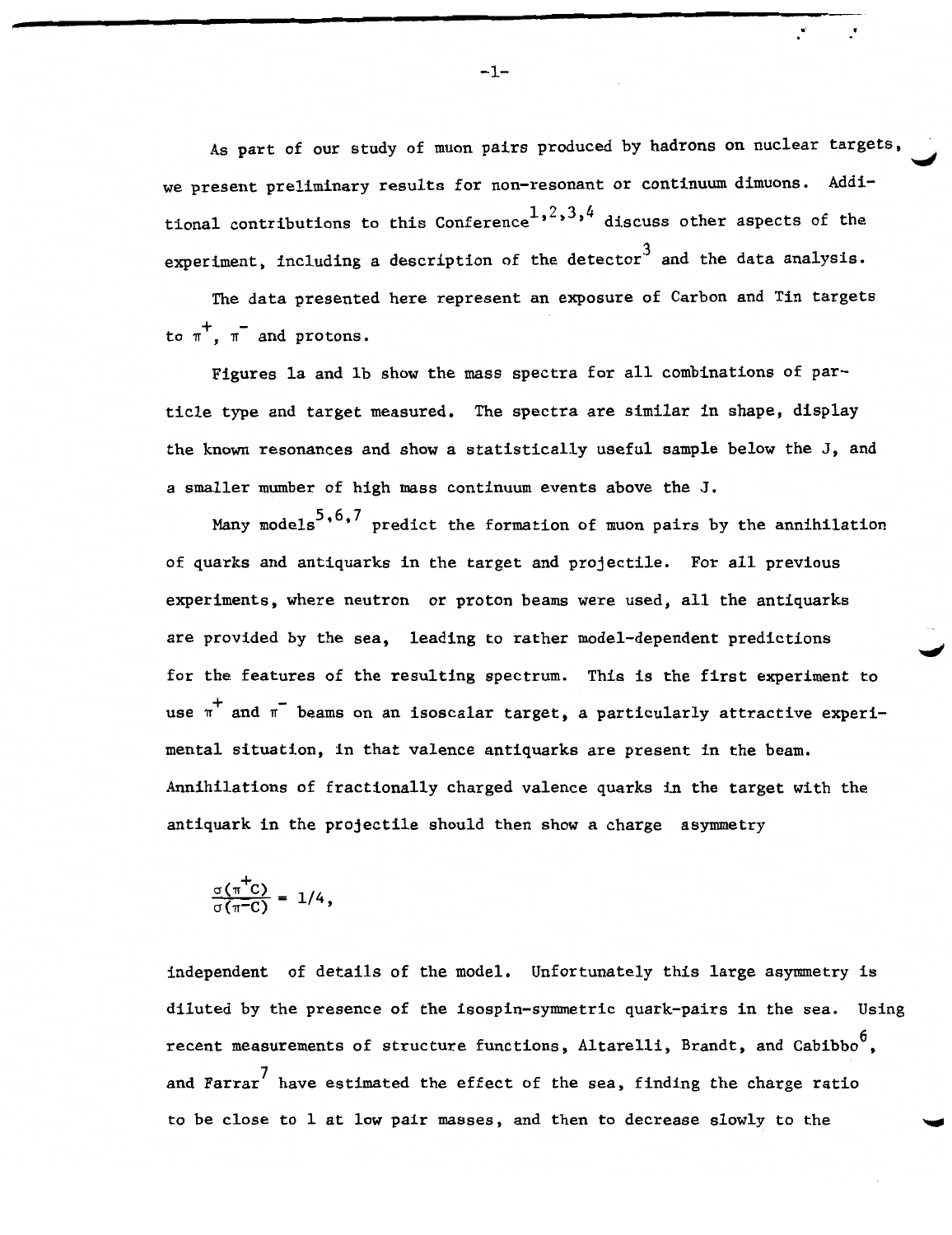value  $1/4$  as  $M^2/s$  increases. For example, in the highest mass region for which we have adequate statistics,  $M_{\text{uu}} \overset{\gamma}{\sim} 2.5$  GeV, the ratio is predicted to be  $\sim$  0.6.

In four mass intervals below the J, and two at higher masses, we compare the production of dimuons by  $\pi^+$  and p and by  $\pi^+$  and  $\pi^-$  on Carbon. Figures 2a and 2b show these cross-section ratios and equivalent ratios for the J mass region. Of particular interest is the  $\pi^{+}/\pi^{-}$  ratio, which appears to change from approximately unity at low mass to about .25 at the highest masses, except for the J-mass region, where it returns, within errors, to unity. Within the limited statistics, this behavior is in agreement with the predictions of parton models.

When  $\pi^+$  and proton induced pairs are compared, on the other hand (Fig. 2a) the J and continuum regions do not show any difference. In both Figures 2a and 2b the  $\rho_o$ - $\omega$  and  $\phi$  mass regions are also shown, where a charge ratio of 1 is expected from isospin conservation.

Other features of the data have been studied in a preliminary manner by selecting three mass regions having significant numbers of events, in a region relatively free of resonance signal. The regions are:  $1.5-1.9$  GeV/c<sup>2</sup>, 1.9-2.3 GeV/ $c^2$ , and 2.3-2.7 GeV/ $c^2$ .

Figure 3 shows the dependence of the cross-section in these bins on the variable  $x_{F} \approx 2p_{H}$ , for p,  $\pi^{+}$ , and  $\pi^{-}$  incident on carbon. The basic  $\sqrt{s}$ 

feature of all these distributions, that the  $\pi$ -induced events have a slower fall-off with increasing  $x_F$  than those of p-induced events, is very similar to what we have observed in production of the resonances  $\rho$ ,  $\omega$ ,  $\phi$ , and J.  $^1$ The data have been fitted to the form  $B \cdot d\sigma/dx_{F} = A (1 - x_{F})^{b}$ ; the best fits, of somewhat limited statistical significance, are summarized in Table 1 a.

-2-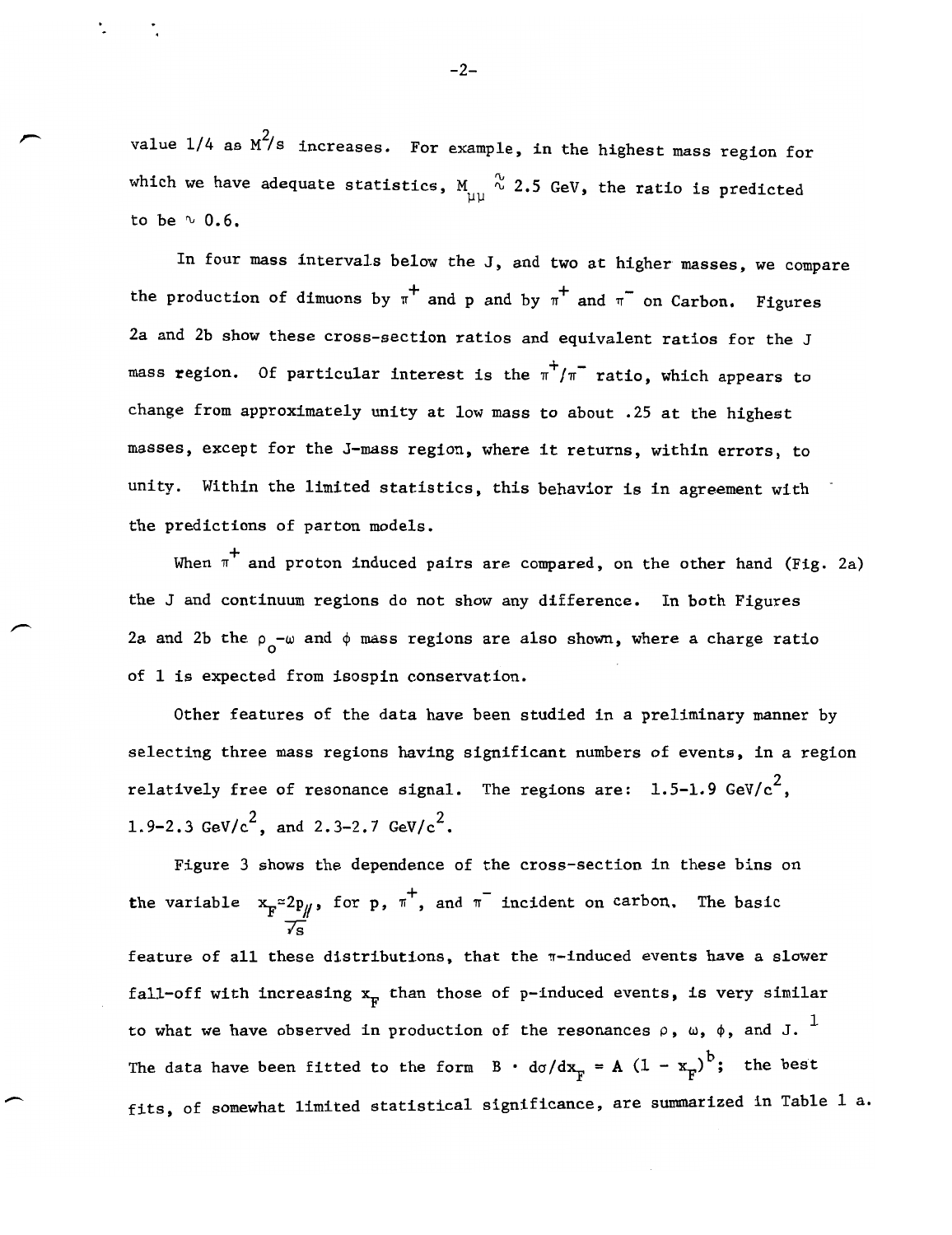Figure 4 illustrates the dependence of the differential crosssections  $d\sigma/dp_r^2$  upon the transverse momentum  $p_T^{\dagger}$  of the dimuon. Exponentials both linear and quadratic in  $p_T^2$  have been fit to these spectra, the results appearing in Table 1 b. The quadratic fits are shown in the figure, although either hypothesis gives an adequate fit. The slopes of these distributions do not differ significantly from that of  $J$  - production. This feature is seen in a simple way in Fig. 5, where we have plotted the average transverse momentum  $\langle p_T \rangle$  as a function of the dimuon mass, for  $\pi^+$  and p- induced events. (The analysis of the  $\pi^-$  sample is not yet completed.) No difference is apparent between the production of resonant and non-resonant dimuons. Instead, one sees a slow, smooth increase of  $p_{\text{p}} >$  with increasing dimuon mass.

In Fig. 6 are plotted the relative differential cross-sections as a function of  $cos \theta$ , where  $\theta$  is the polar angle in the rest frame of the decaying dimuon. While the statistics are limited, a polarization consistent with  $1 + \cos^2 \theta^*$  is suggested, especially in the 1.9 - 2.3 GeV/c<sup>2</sup> mass region.

Finally, as shown in Fig. 7, we have fitted the mass dependence of the cross-section, for the portion of the  $\bar{\mathfrak{n}}$  - carbon sample with masses from 1.3 to 2.7 GeV/c<sup>2</sup>, to the form  $d \sigma/dM \propto M^{-n}$ . We obtain the value  $n = 5.3 \pm 0.5$ , with  $\chi$ <sup>2</sup> = 2 per degree of freedom, in general agreement with parton models.

To conclude, we **mention** again that these are only preliminary results, presented at this time to illustrate the basic features of the data. The present sample is being analysed more completely, to include the data taken with a tin target, and to explore the low-mass region, where our results at 150 GeV show a substantial non-resonant contribution.  $<sup>1</sup>$  To explore further</sup> some of the interesting features of the higher mass dimuons, we have been approved to carry out another experiment with intensities more than an order

 $-3-$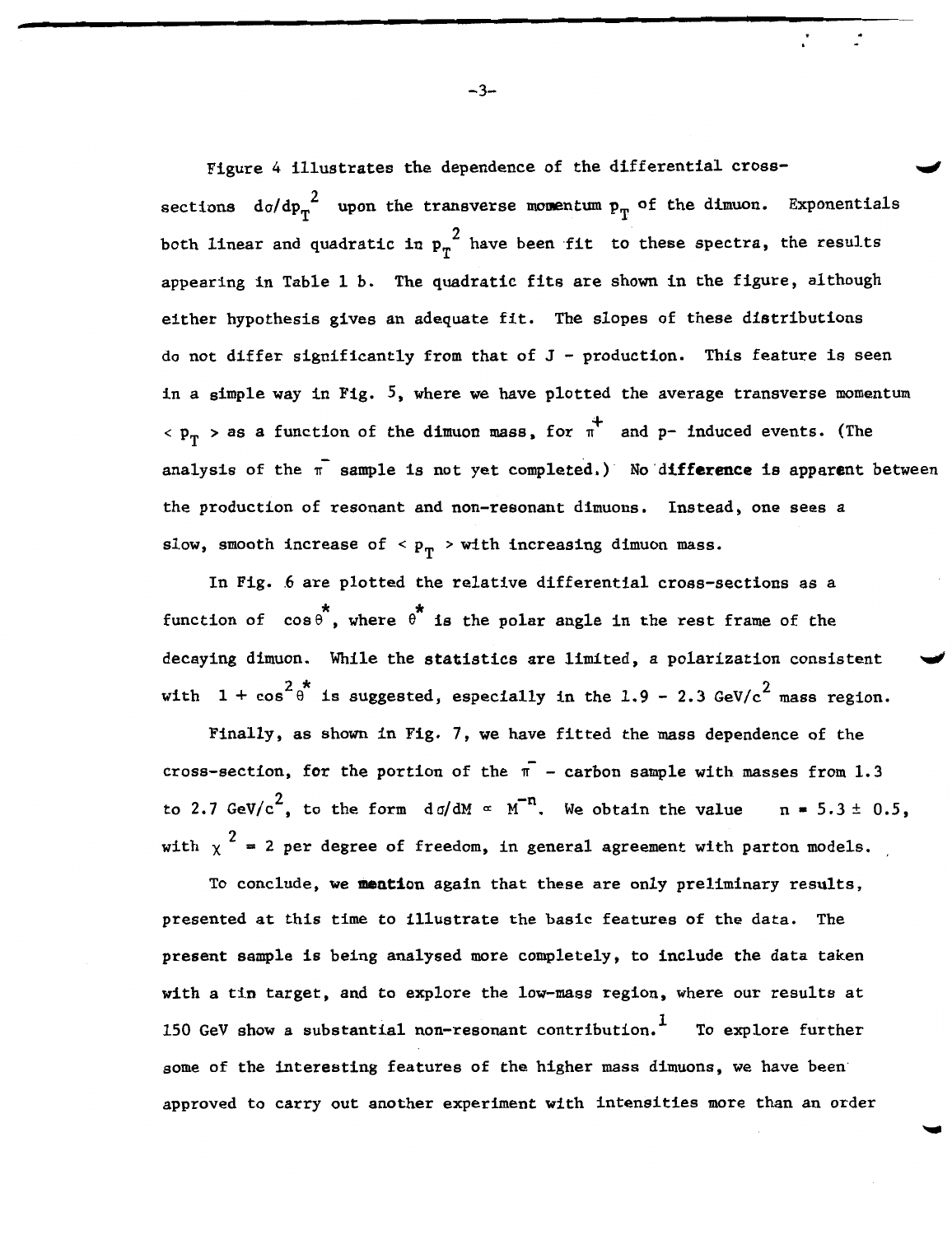of magnitude higher than we have been able to obtain so far.

The authors wish to acknowledge the use of the muon spectrometer developed by the Chicago-Harvard-Oxford-Illinois group, which we have modified for this work.

## REFERENCES

- \* This research was supported in part by the National Science Foundation, and by the Energy Research and Development Administration.
- t Enrico Fermi Postdoctoral Fellow.
- $\pm$ A. P. Sloan Fellow.

 $\overline{\phantom{0}}$ 

- $\ddagger$ National Science Foundation Predoctoral Fellow.
- 1.-K. J. Anderson et al., Inclusive  $\mu$ -pair Production at 150 GeV by  $\pi^+$  Mesons and Protons, Contribution to this Conference.
- 2.- K. J. Anderson et a1., The Contribution of Muon Pairs to the Yield of Single Prompt Muons, Contribution to this Conference. ,
- 3. K. J. Anderson et al., Production of the J(3.1) and  $\psi$  (3.7) by 225-GeV  $\pi^+$ ,  $\pi^-$ , and Protons, Contribution to this Conference.
- 4. K. J. Anderson et al., High-Sensitivity Search for Multi-Muon Events Produced by 225-GeV Hadrons, Contribution to this Conference.
- 5. S.D. Drell and T.M. Yan, Phys. Rev. Letters 25, 316 (1970).
- 6. G. Altarelli et al., Nuclear Physics **B92**, 413 (1975).
- 7. G. R. Farrar, Nuclear Physics **B77**, 426 (1974).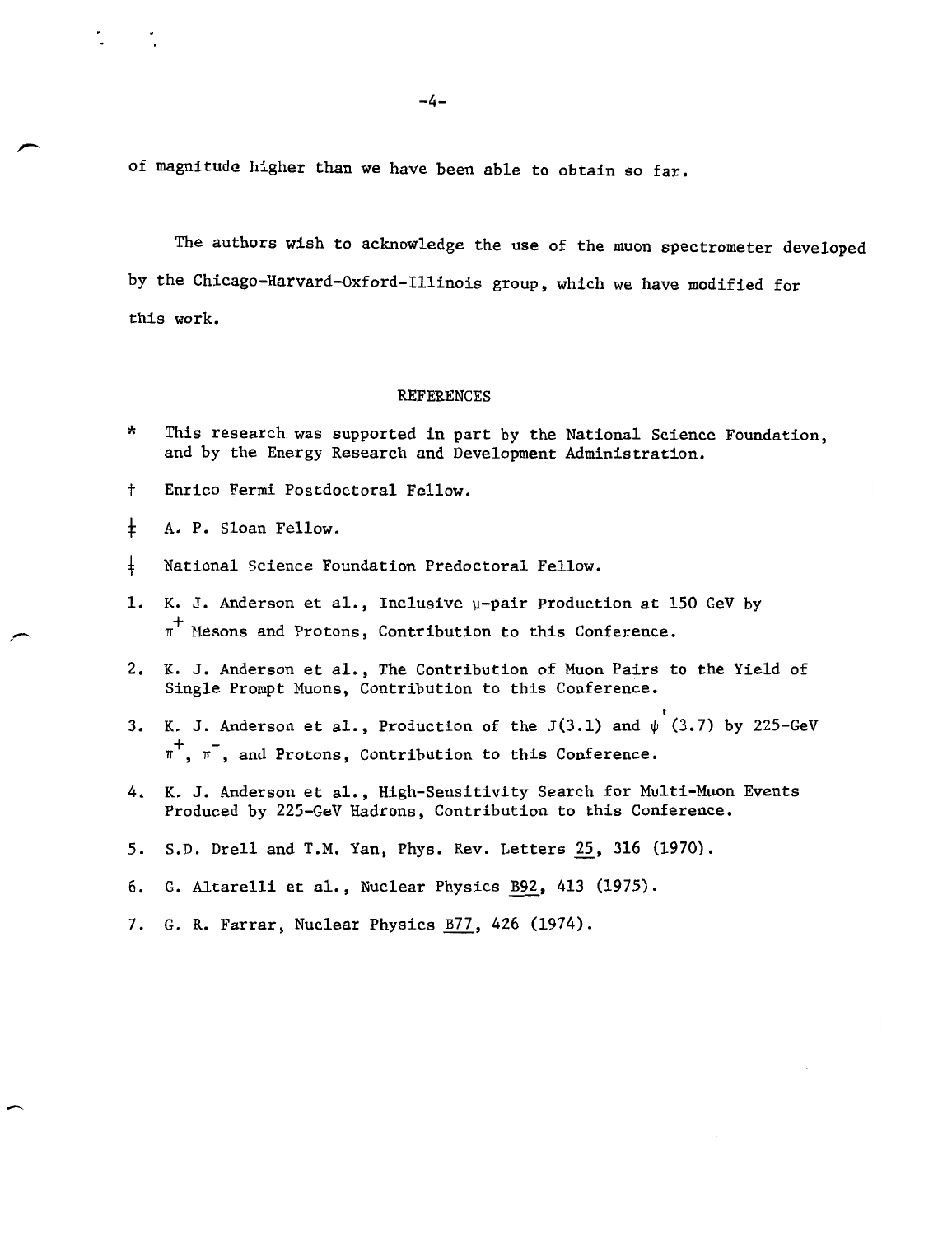Table 1. Fits of Continuum Production Cross-Sections

$$
\begin{pmatrix} p \\ \pi + \\ \pi - \end{pmatrix} + C \rightarrow \mu^+ \mu^- + X
$$

Note: All cross-sections are per Carbon Nucleus.

|         | ⊤F          |              |               |             |
|---------|-------------|--------------|---------------|-------------|
| Beam    | Mass Region | A            | Ъ             | 2<br>χ"/dof |
| p       | $1.5 - 1.9$ | $260 \pm 32$ | 4.91.3        | 3.4         |
|         | $1.9 - 2.3$ | $51 + 21$    | $3.8 \pm .7$  | .82         |
|         | $2.3 - 2.7$ | $45 + 11$    | $5.2 \pm .6$  | .86         |
| $\pi^+$ | $1.5 - 1.9$ | $321 \pm 92$ | $3.5 + .6$    | 1.4         |
|         | 1.92.3      | $34 + 18$    | 1.7:3         | .88         |
|         | $2.3 - 2.7$ | $28 + 29$    | $2.3 \pm 1.6$ | .63         |
| $\pi^-$ | $1.5 - 1.9$ | 170±78       | $2.5 \pm .7$  | 1.5         |
|         | $1.9 - 2.3$ | $52 \pm 23$  | $2.4 \pm .8$  | .16         |
|         | 2.32.7      | $29 + 11$    | 1.7:.7        | 1.7         |

a) Dependence on  $x_F$ : B  $\cdot \frac{d\sigma}{dx_F} = A(1-x)^b$  nanobarns/nucleon

b) Dependence on  $p_T$ : (units of  $\frac{Bd\sigma}{dp_T^2}$  are nanobarns/(GeV/c<sup>2</sup>)/nucleus)

|         |             | Linear<br>$B \cdot d\sigma/dp_T^2 = Ce^{-dp}T$ |              |            | Quadratic<br>$B \cdot d\sigma/dp_T = Fe^{-8P_T}$ |               |               |
|---------|-------------|------------------------------------------------|--------------|------------|--------------------------------------------------|---------------|---------------|
| Beam    | Mass Region | C                                              | d            | $x^2$ /dof | F                                                | g             | $\chi^2$ /dof |
| p       | $1.5 - 1.9$ | $381 \pm 30$                                   | 2.9:1        | 3.9        | $84 + 4$                                         | 1.21.05       | 1.9           |
|         | $1.9 - 2.3$ | $110 + 33$                                     | 3±.3         | .75        | $24 \pm 3$                                       | 1.31.1        | .55           |
|         | $2.3 - 2.7$ | $25 + 14$                                      | 2.4:5        | .85        | $7.5 \pm 1.2$                                    | .98:12        | .75           |
| $\pi^+$ | $1.5 - 1.9$ | 586±106                                        | $3.3 \pm .2$ | .88        | $110 + 11$                                       | 1.4:1         | $\cdot$ 3     |
|         | $1.9 - 2.3$ | $66 \pm 30$                                    | $2.4 \pm .5$ | $\cdot$ 3  | 21±6                                             | 1.1:25        | .001          |
|         | $2.3 - 2.7$ | 89±60                                          | 3.51.8       | .44        | 17±6                                             | 1.7:4         | $\cdot$ 5     |
| $\pi^-$ | $1.5 - 1.9$ | 269±60                                         | $2.7 \pm .2$ | 2.7        | $67+7$                                           | 1.11.1        | 1.1           |
|         | $1.9 - 2.3$ | $28 + 12$                                      | 1.6:4        | 1.2        | 13±3                                             | $.65 \pm .15$ | .5            |
|         | $2.3 - 2.7$ | $32 + 18$                                      | 2.01.5       | .5         | $11\pm3$                                         | .81: .18      | $\cdot$ 3     |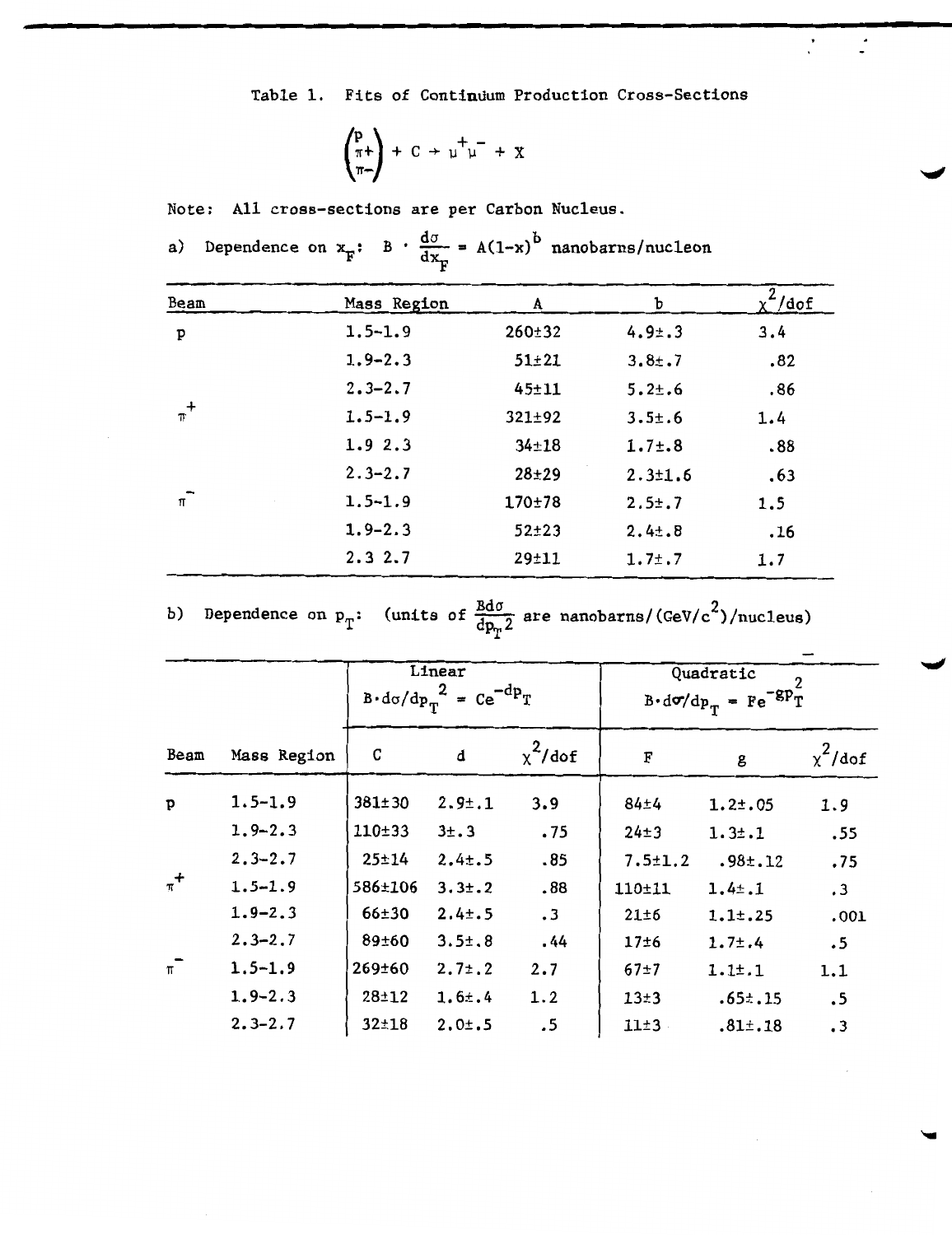c. Dependence on  $cos\theta$  : (Relative cross section)  $d\sigma/d$  ( $cos\theta$ <sup>\*</sup>)  $\propto$   $(1 + \alpha cos^2\theta$ <sup>\*</sup>)

| Beam    | Mass Region | α             | $\chi^2$ /dof |  |
|---------|-------------|---------------|---------------|--|
|         |             |               |               |  |
| P       | $1.5 - 1.9$ | $.66 \pm .24$ | .38           |  |
|         | $1.9 - 2.3$ | $3.3 \pm .9$  | .95           |  |
|         | $2.3 - 2.7$ | $-.09:08$     | 2,7           |  |
| $\pi^+$ | $1.5 -9$    | .11: .35      | 1.5           |  |
|         | $1.9 - 2.3$ | $1.8 + 1.4$   | .37           |  |
|         | $2.3 - 2.7$ | $1.5 + 1.7$   | .43           |  |
| $\pi$   | $1.5 - 1.9$ | .63: .54      | 1.2           |  |
|         | $1.9 - 2.3$ | $1.8 + 1.6$   | .35           |  |
|         | $2.3 - 2.7$ | $1.5 \pm 1.8$ | 2.5           |  |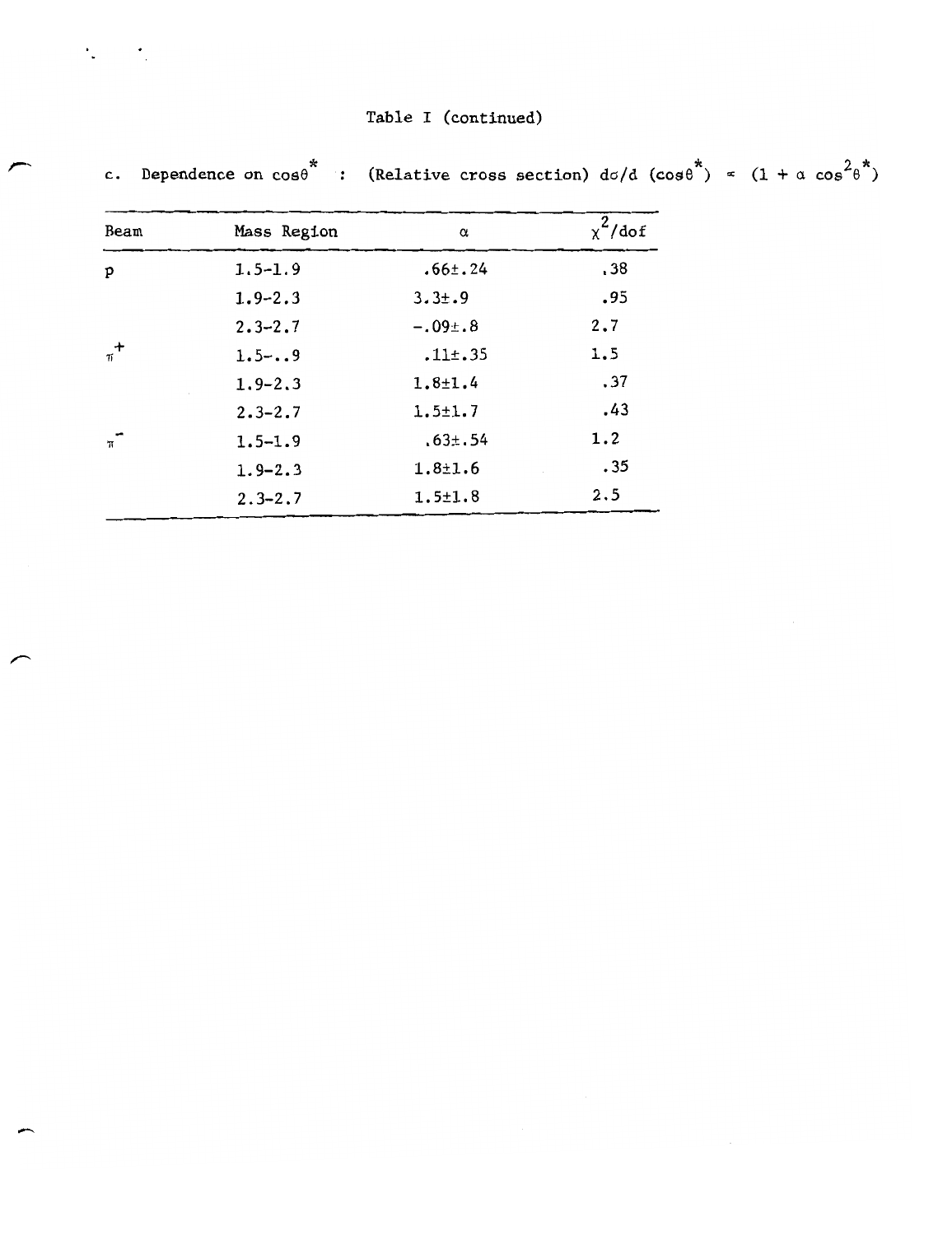

 $\mathbb{Z}^2$ 

FIGURE 1 a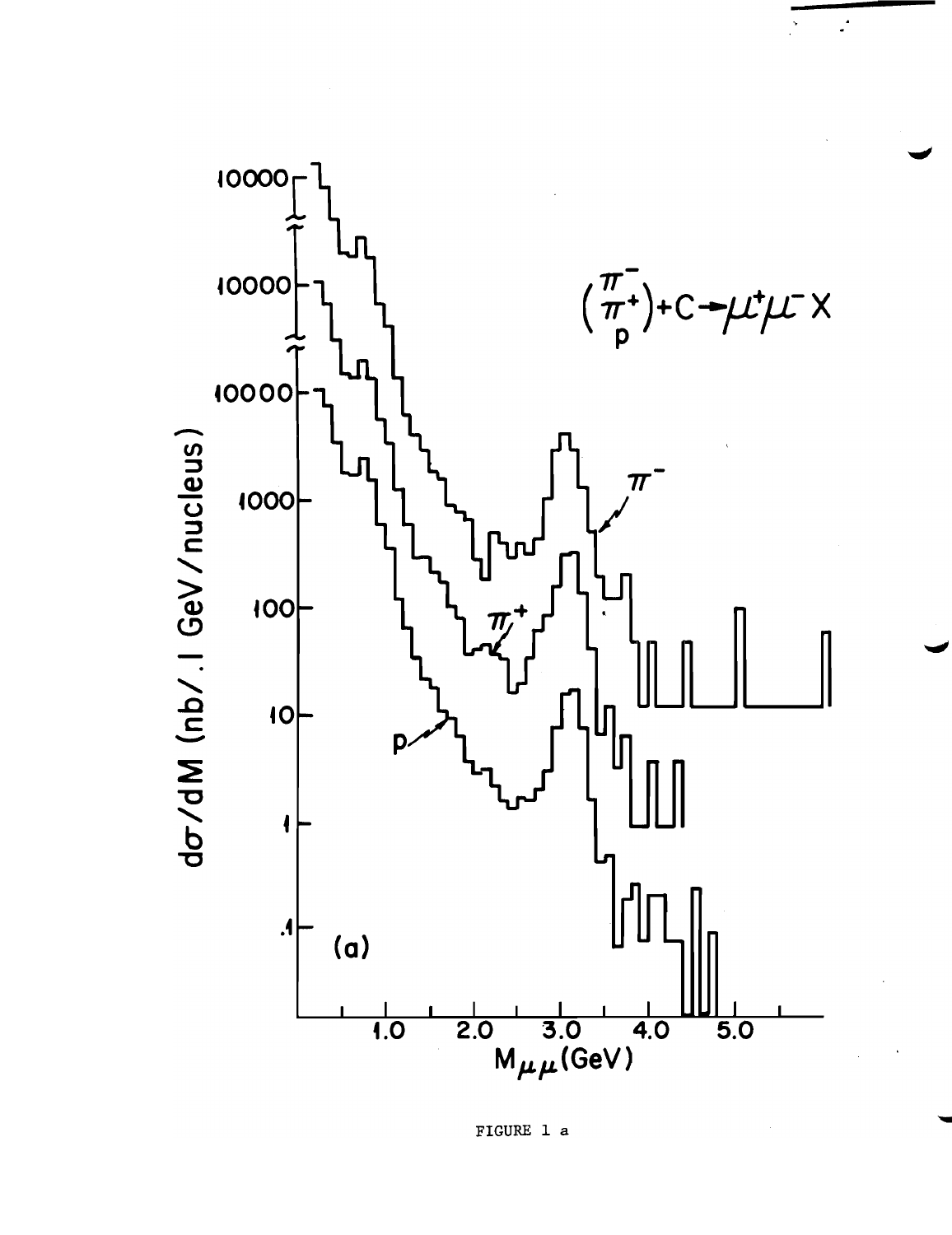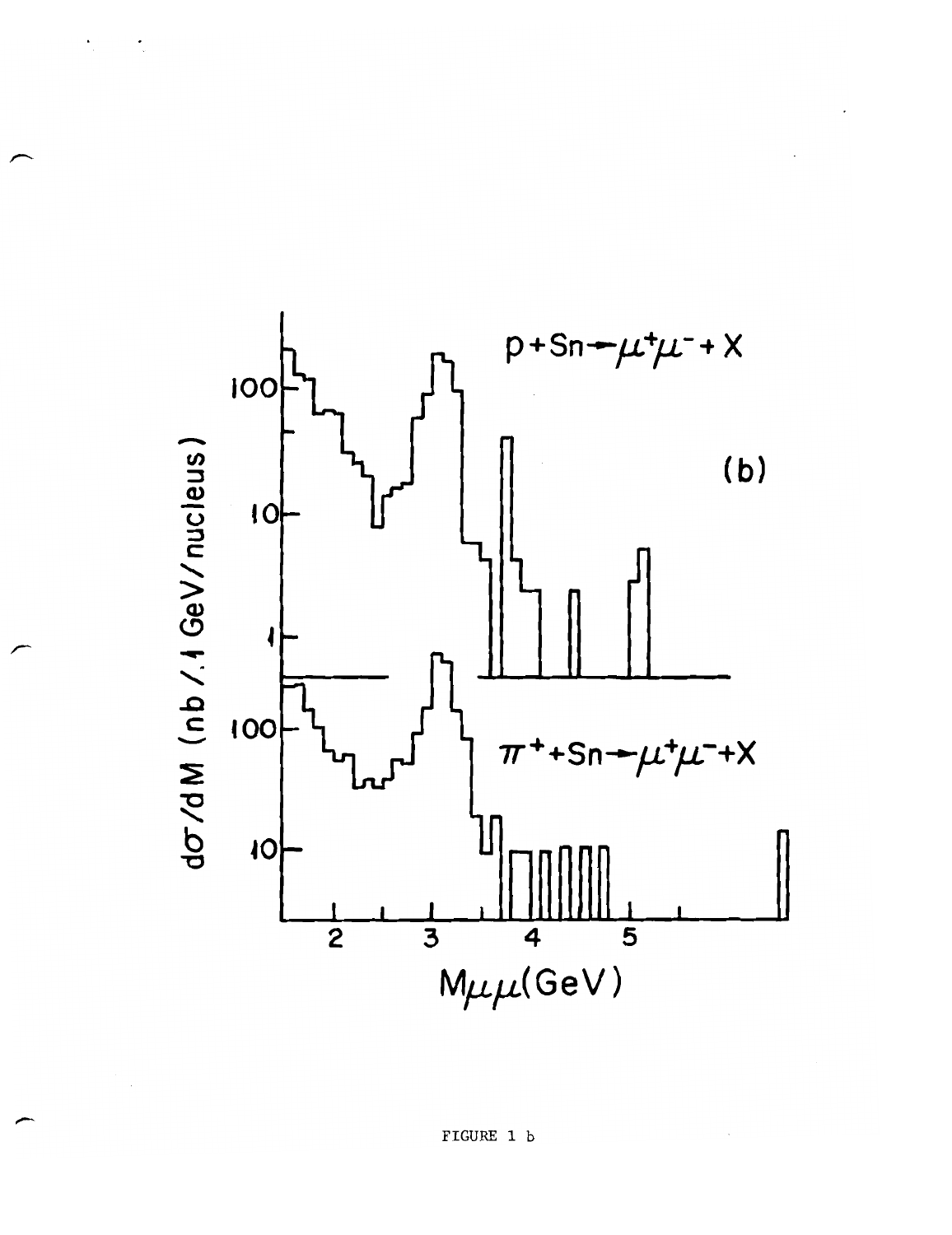

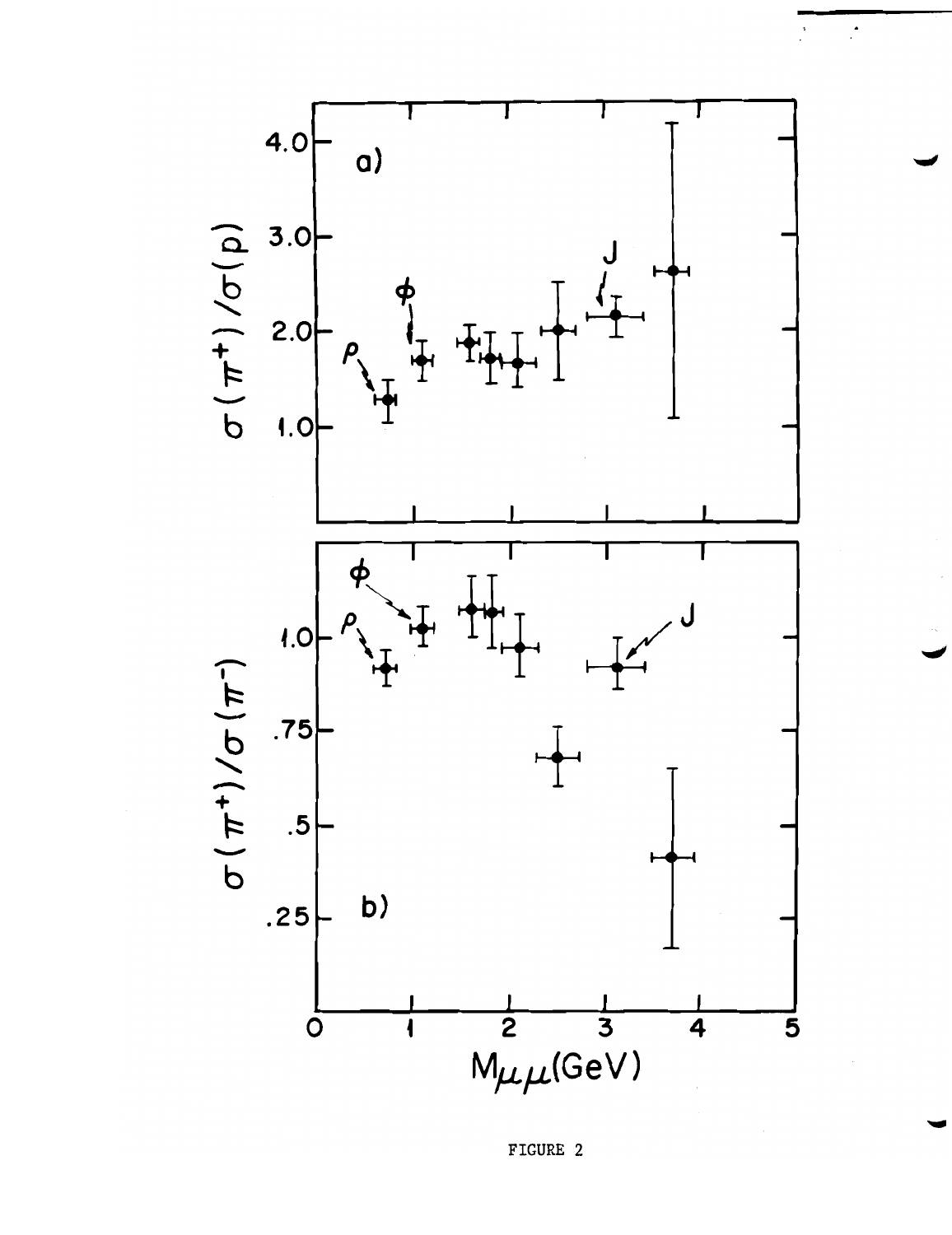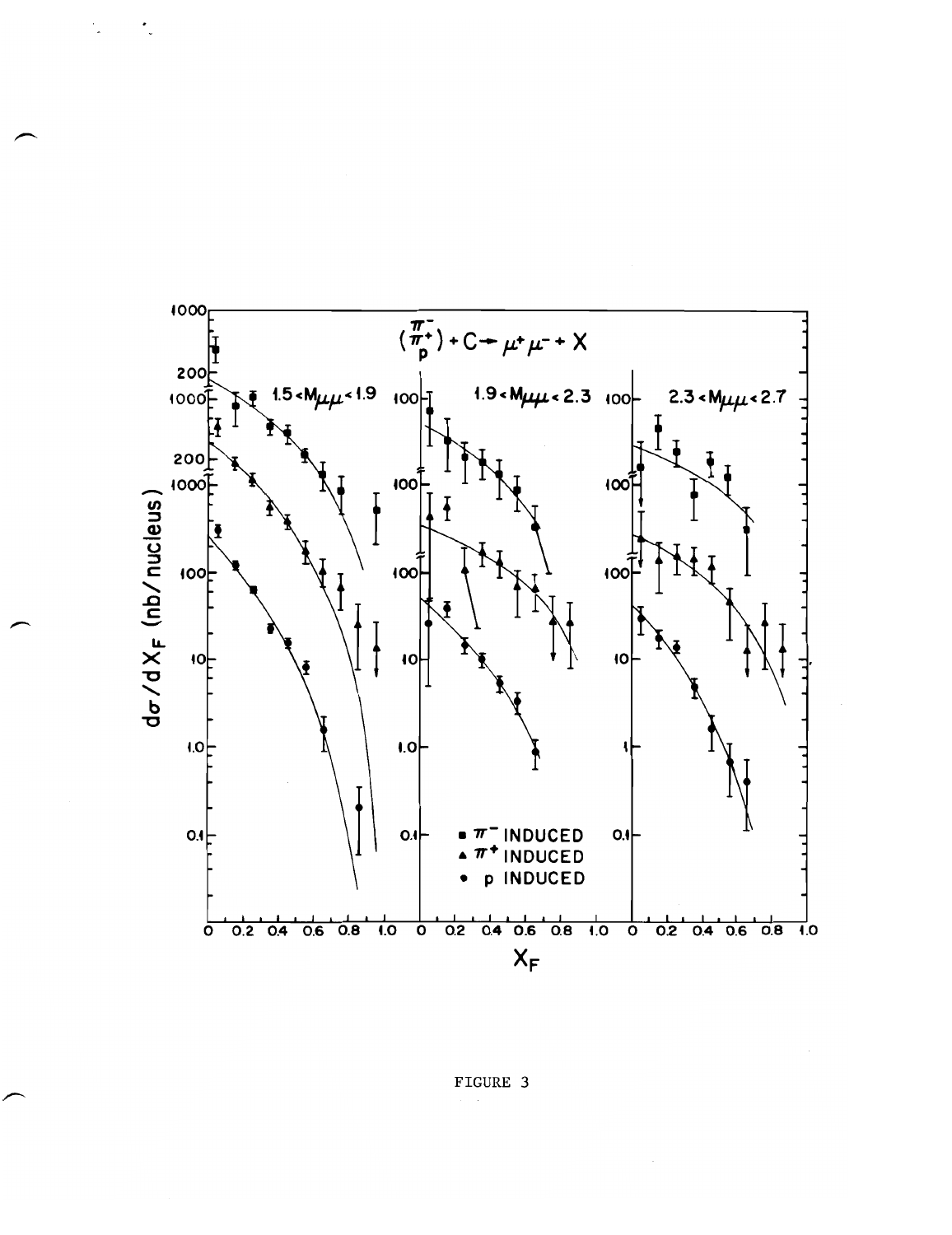

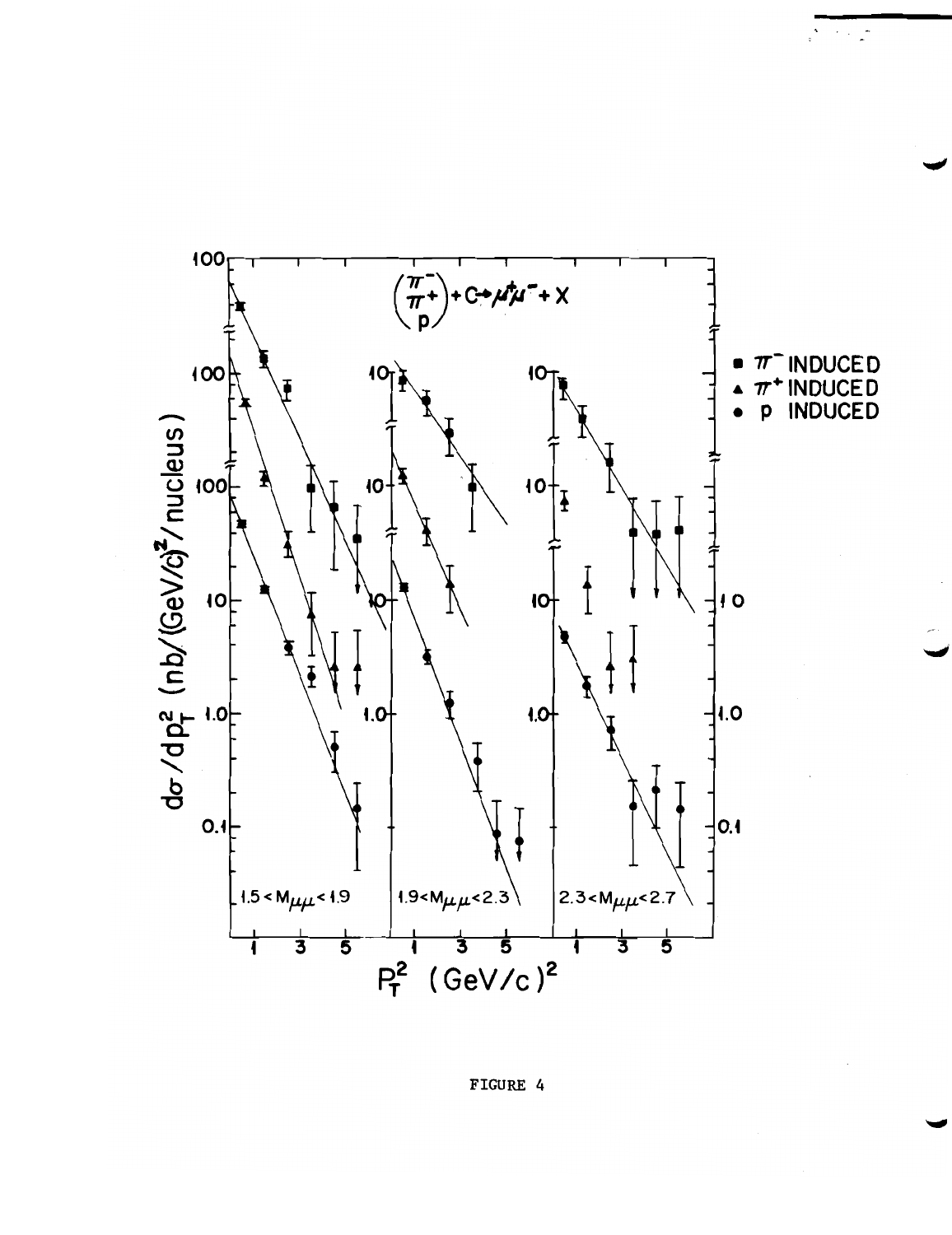

## FIGURE 5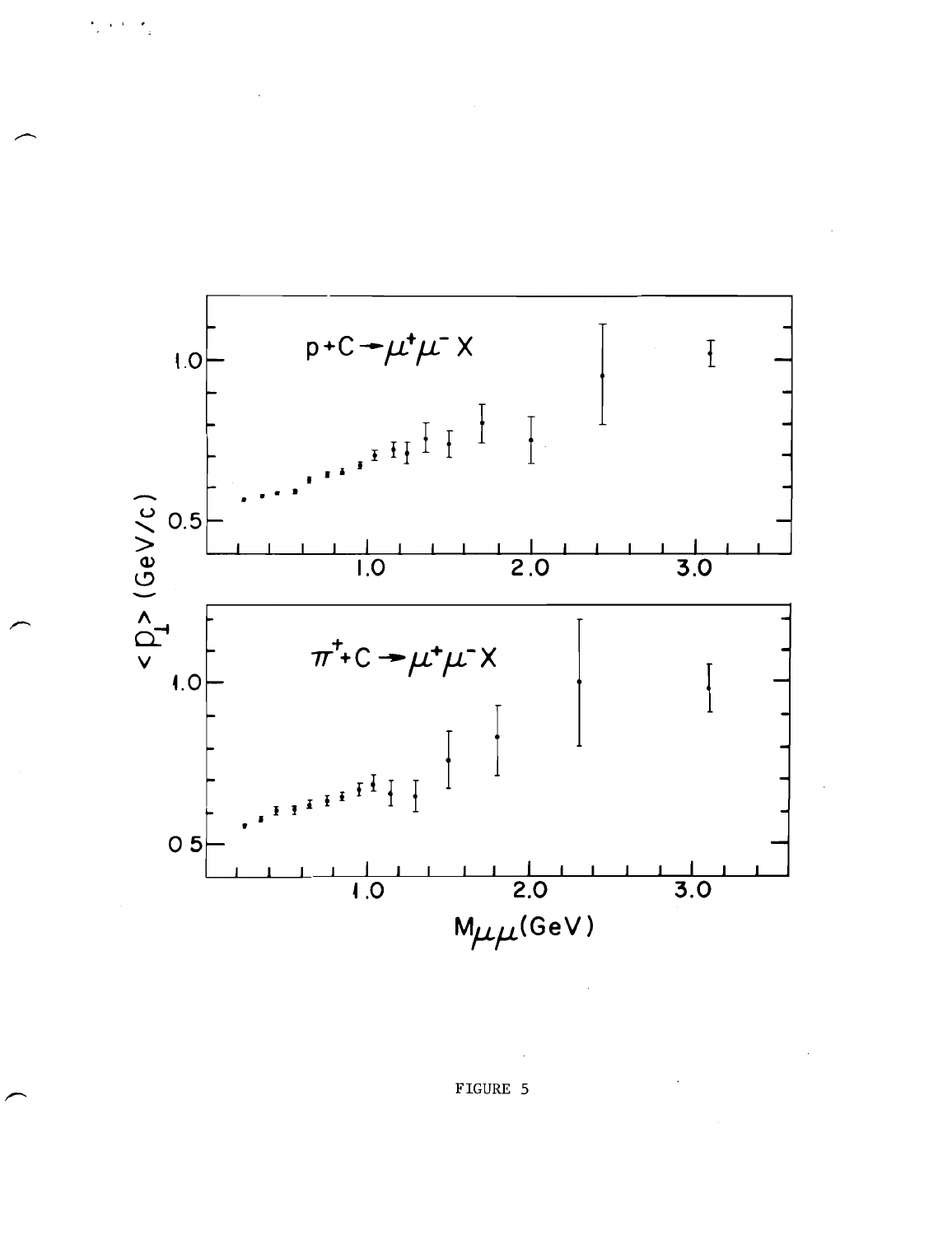

FIGURE 6